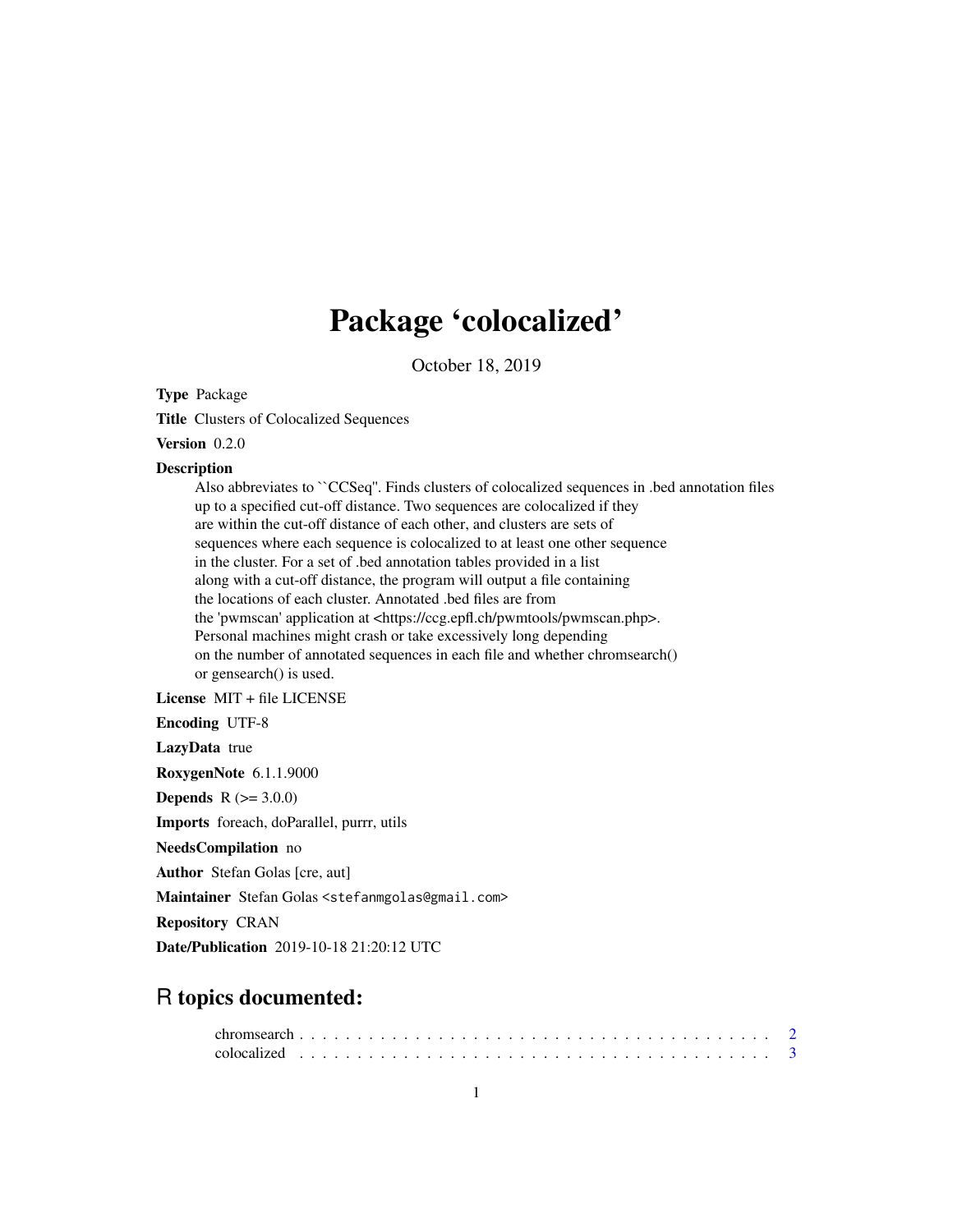# <span id="page-1-0"></span>2 chromsearch changes are the chromsearch chromsearch changes and chromsearch chromsearch chromsearch changes are the state of  $\alpha$

#### **Index** [8](#page-7-0) **8**

chromsearch *Search one chromsome*

# Description

Search a single chromosome for clusters of TF binding sequences. Example produces a null result, test the same complex on "chr9" for a positive reading.

#### Usage

chromsearch(choose, n, chrom)

# Arguments

| choose | List of bed tables                              |
|--------|-------------------------------------------------|
| n,     | Cut-off distance between colocalized sequences  |
| chrom  | Chromosome to be searched given as e.g. "chr19" |

#### Value

A table containing the addresses (as one dimensional intervals) of the members of every cluster, with some annotation data.

# Examples

```
complex<-list(nfkb1,nfkb2,relb)
chromsearch(complex,150,"chrY")
```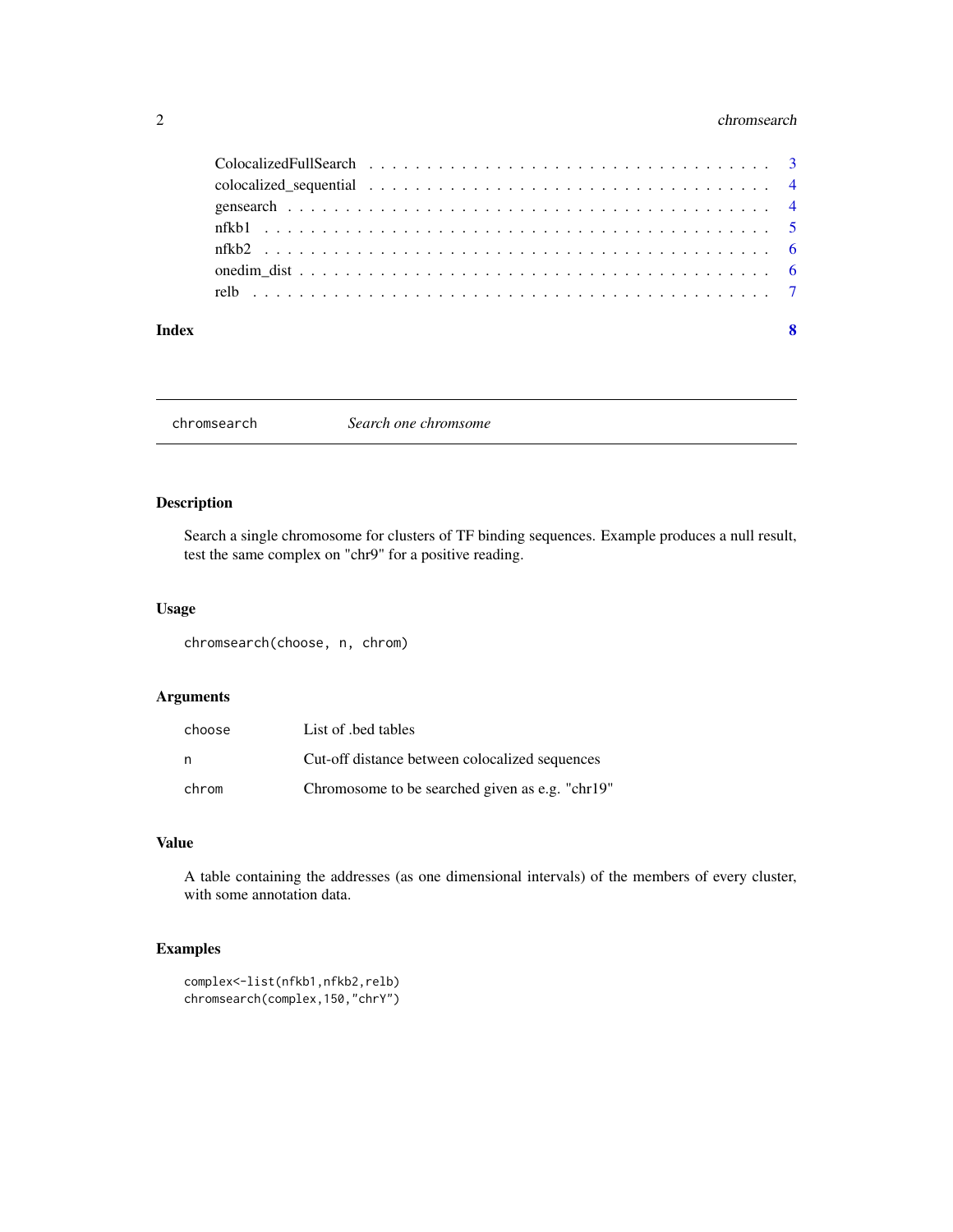<span id="page-2-0"></span>

# Description

Searches for clusters of colocalized transcription factor (TF) binding sequences. colocalized(choose,chr,n) searches for instances where the sequences from each table element in choose are colocalized to within a cut-off distance.

# Usage

colocalized(choose, chr, n, cores)

# Arguments

| choose | List of bed tables                                                                                                   |
|--------|----------------------------------------------------------------------------------------------------------------------|
| chr    | Chromosome                                                                                                           |
| n.     | The cut-off distance                                                                                                 |
| cores  | Number of cores for parallel processing. Leaving this blank causes the program<br>to use default (series) processing |

# Value

Table of clusters found in chr

# Examples

```
complex<-list(nfkb1,nfkb2,relb)
colocalized(complex,"chrY",150)
```
ColocalizedFullSearch *Colocalized full search.*

# Description

Wrapper for colocalized that searches every chromosome shared between the given .bed files.

# Usage

```
ColocalizedFullSearch(choose, n, cores)
```
#### Arguments

| choose | List of bed tables                                                                                                   |
|--------|----------------------------------------------------------------------------------------------------------------------|
| n      | The cut-off distance                                                                                                 |
| cores  | Number of cores for parallel processing. Leaving this blank causes the program<br>to use default (series) processing |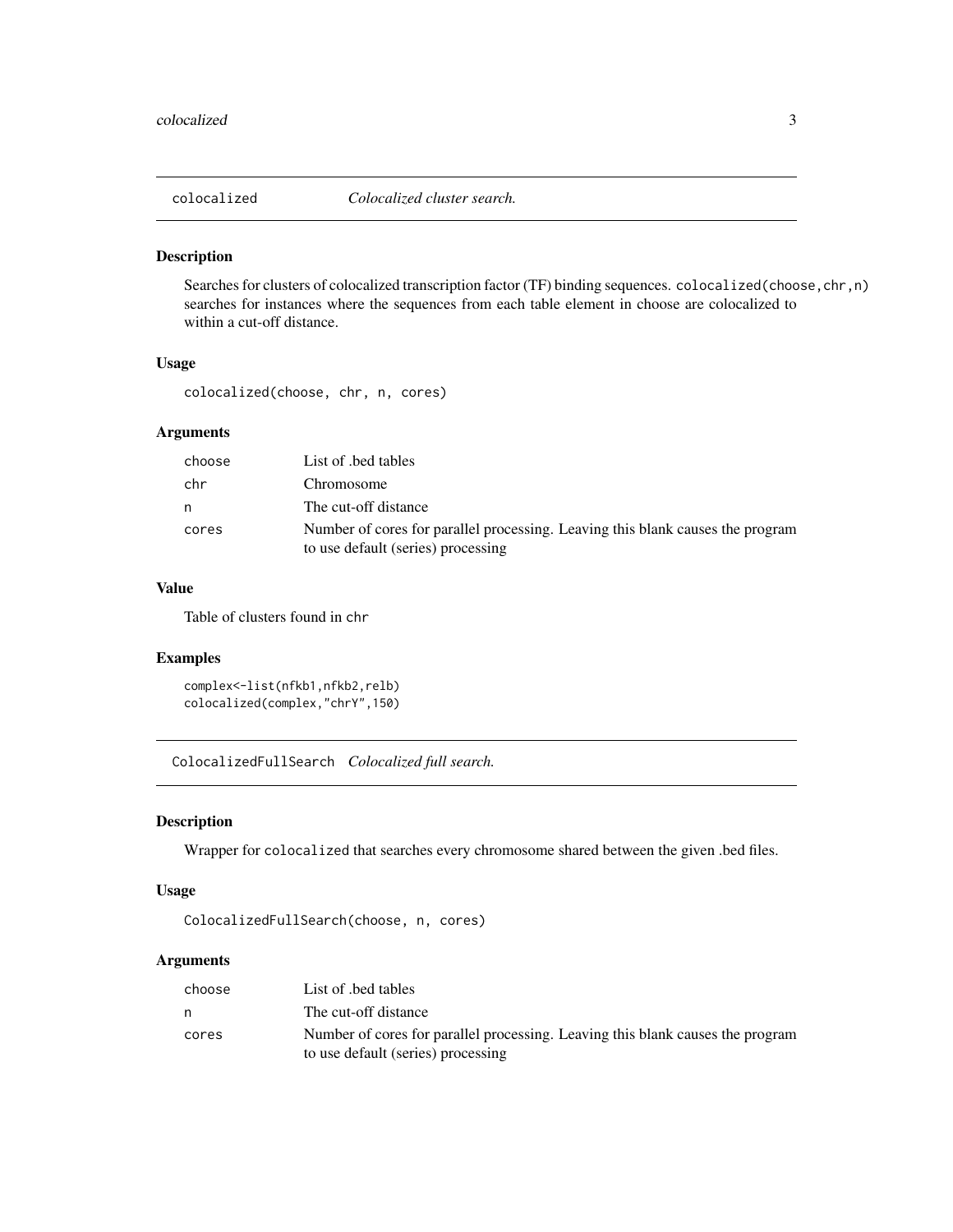# <span id="page-3-0"></span>Value

List of lists of each cluster found in each chromosome.

colocalized\_sequential

*Sequential cluster search*

# Description

Search one chromosome for clusters using default non-parallel processing.

#### Usage

```
colocalized_sequential(choose, chr, n)
```
## Arguments

| choose | List of bed tables                              |
|--------|-------------------------------------------------|
| chr.   | Chromosome to be searched given as e.g. "chr19" |
| n,     | Cut-off distance between colocalized sequences  |

# Value

Table containing the addresses (as one dimensional intervals) of the members of every cluster, with some annotation data.

# Examples

```
complex<-list(nfkb1,nfkb2,relb)
colocalized_sequential(complex,"chrY",150)
```
gensearch *Whole genome search.*

# Description

Search the whole genome for clusters of colocalized TF binding sequences.

#### Usage

gensearch(choose, n, cores)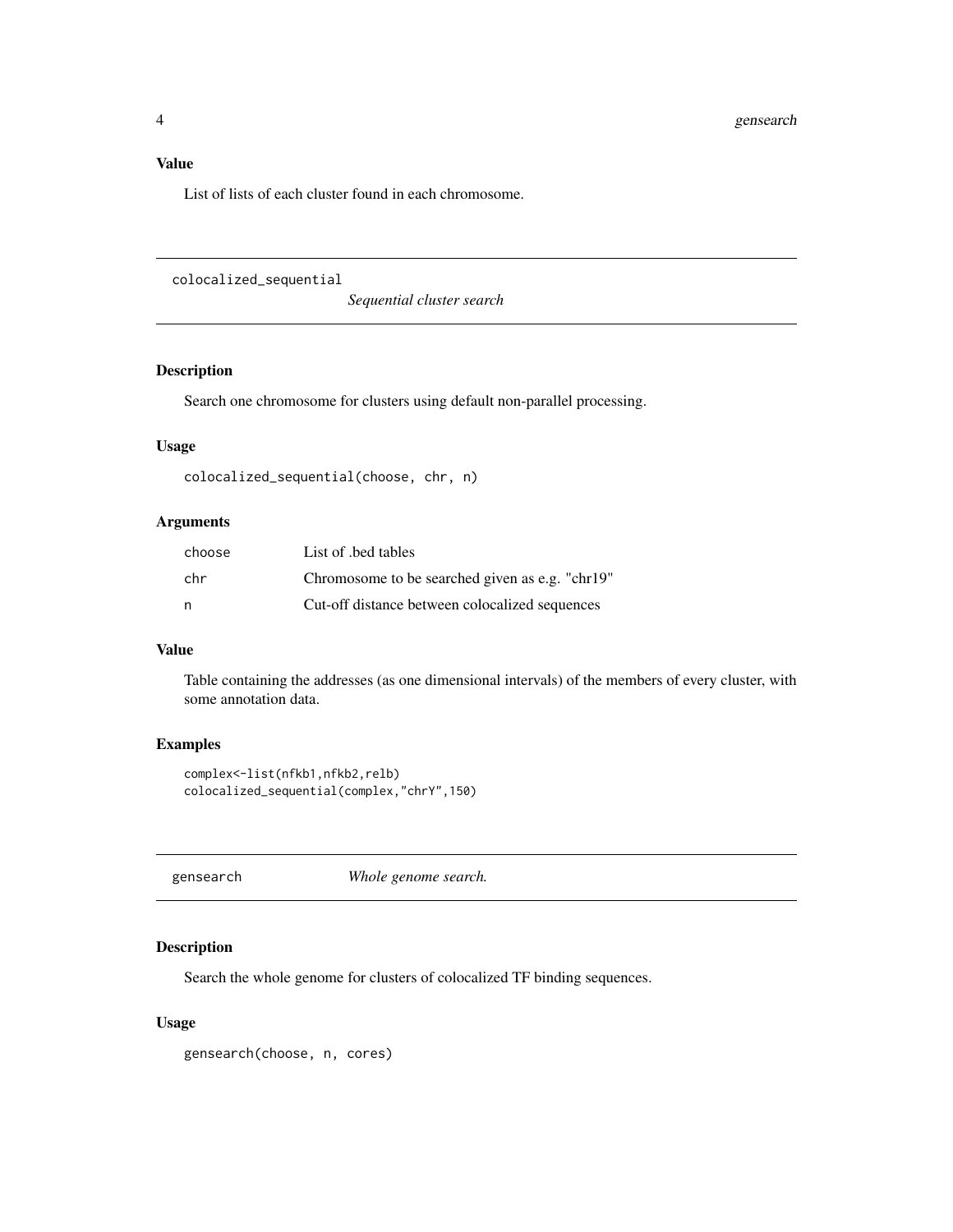#### <span id="page-4-0"></span>nfkbl 5

# Arguments

| choose | List of bed tables                                                                                                   |
|--------|----------------------------------------------------------------------------------------------------------------------|
| n      | The cut-off distance                                                                                                 |
| cores  | Number of cores for parallel processing. Leaving this blank causes the program<br>to use default (series) processing |

#### Value

Table containing the addresses (as one dimensional intervals) of the members of every cluster, with some annotation data.

| nfkb1              | NFKB1 bed file |  |
|--------------------|----------------|--|
|                    |                |  |
| <b>Description</b> |                |  |

#### nfkb1

# Usage

nfkb1

nfkb1

# Format

A dataframe with 230505 rows and 8 columns

# Author(s)

Stefan Golas

#### Source

<https://ccg.epfl.ch/pwmtools/pwmscan.php> <https://ccg.epfl.ch/pwmtools/pwmscan.php>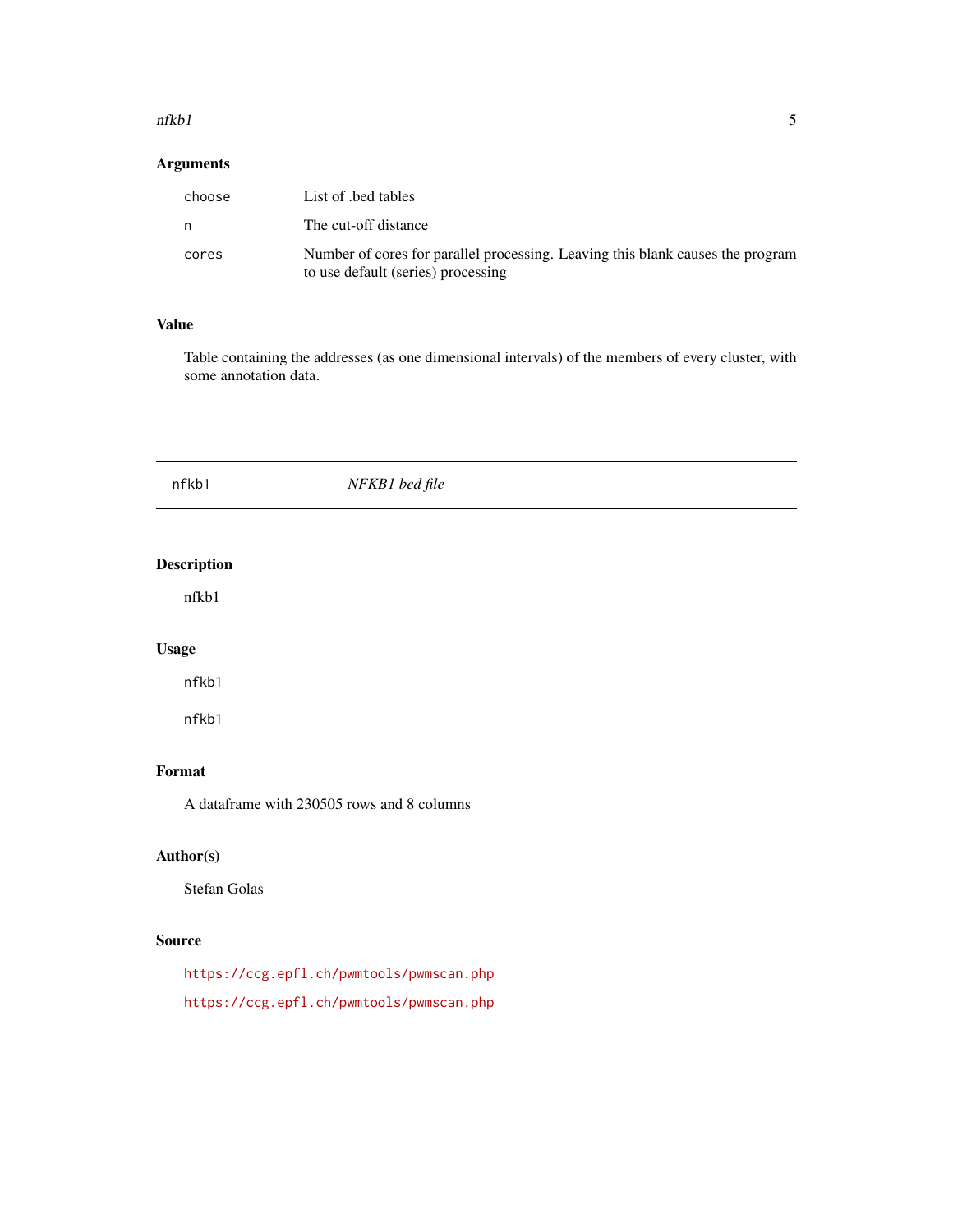<span id="page-5-0"></span>

# Description

nfkb2

# Usage

nfkb2

nfkb2

# Format

A dataframe with 1901 rows and 8 columns

# Author(s)

Stefan Golas

# Source

<https://ccg.epfl.ch/pwmtools/pwmscan.php> <https://ccg.epfl.ch/pwmtools/pwmscan.php>

onedim\_dist *Create a colocalization matrix*

# Description

Create a colocalization matrix

# Usage

onedim\_dist(bed1, bed2, n)

# Arguments

| bed1 | A bed table          |
|------|----------------------|
| bed2 | A bed table          |
| n    | The cut-off distance |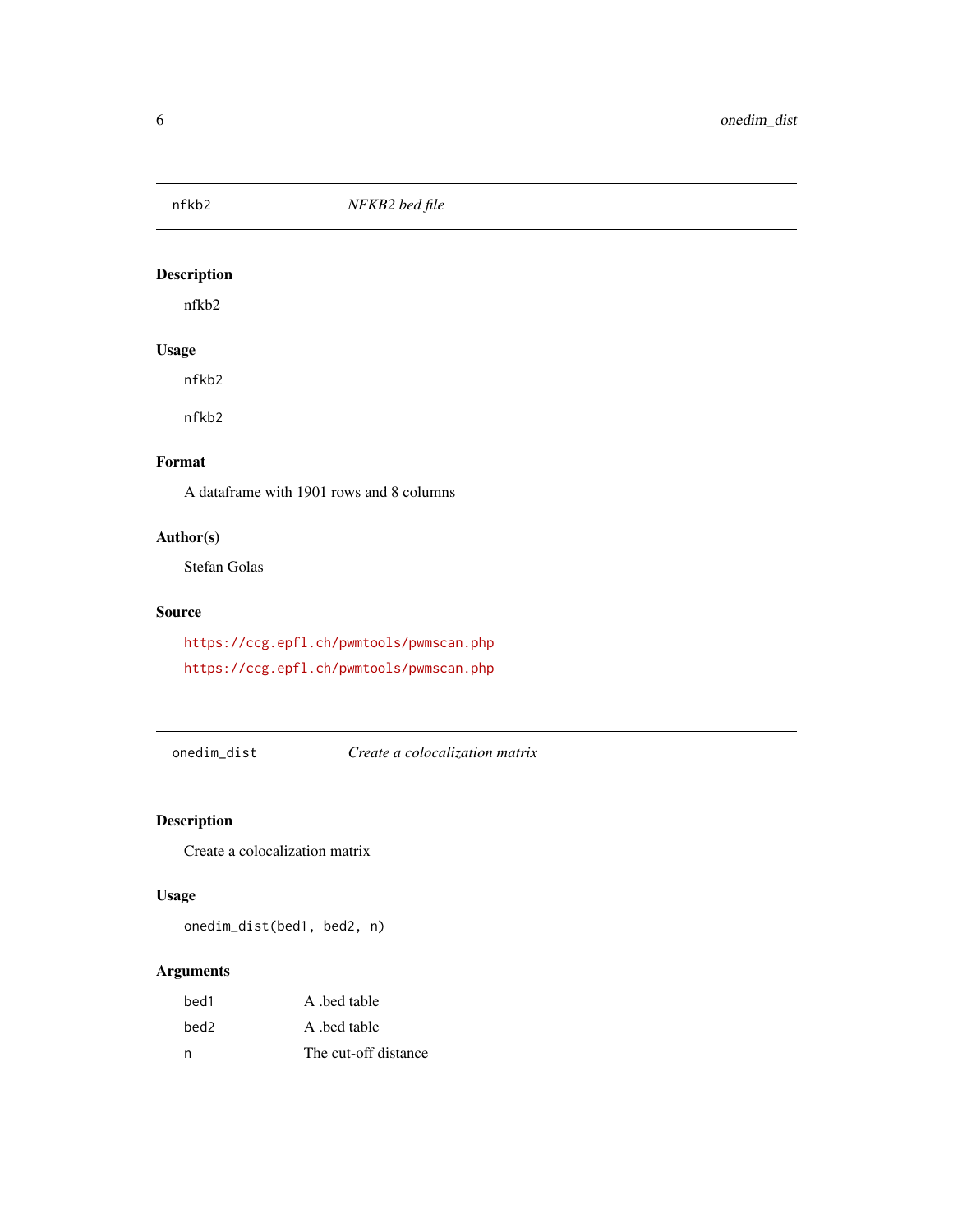#### <span id="page-6-0"></span>relb 2008 and 2008 and 2008 and 2008 and 2008 and 2008 and 2008 and 2008 and 2008 and 2008 and 2008 and 2008 and 2008 and 2008 and 2008 and 2008 and 2008 and 2008 and 2008 and 2008 and 2008 and 2008 and 2008 and 2008 and 2

# Value

A colocalization matrix whose dimensions are the number of rows in bed1 by the number of rows in bed2. Entry i,j is a 1 if the ith sequence in bed1 is within the cut-off distance of the jth sequence in bed2, and 0 otherwise.

# Examples

chr<-"chrY" onedim\_dist(nfkb1[which(nfkb1[,1]==chr),],nfkb2[which(nfkb2[,1]==chr),],150)

| relb               | RELB bed file |
|--------------------|---------------|
| <b>Description</b> |               |

relb

# Usage

relb

relb

# Format

A dataframe with 1448 rows and 8 columns

# Author(s)

Stefan Golas

### Source

<https://ccg.epfl.ch/pwmtools/pwmscan.php> <https://ccg.epfl.ch/pwmtools/pwmscan.php>